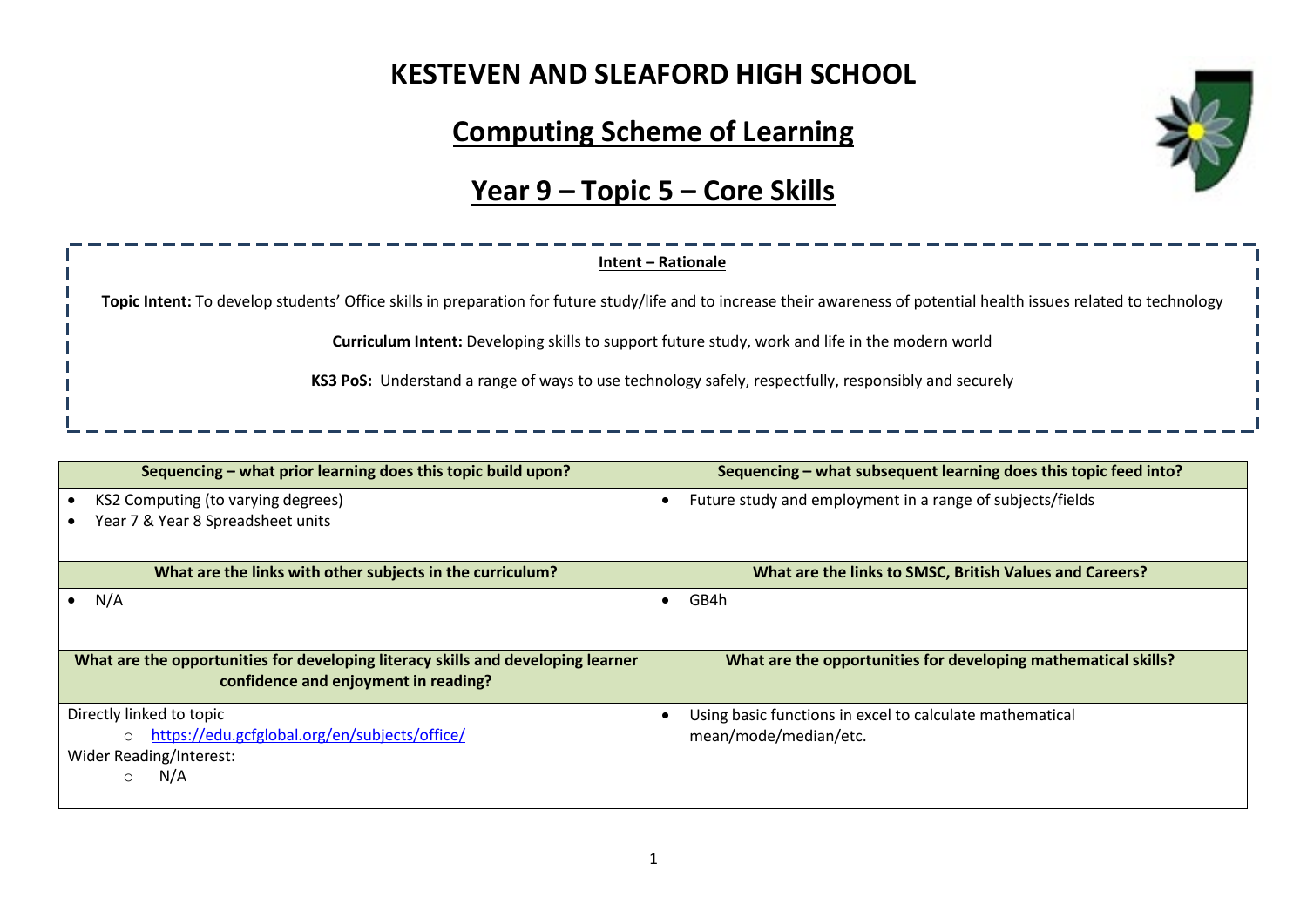### **KESTEVEN AND SLEAFORD HIGH SCHOOL**

# **Computing Scheme of Learning**

# **Year 9 – Topic 5 – Core Skills**

#### **Intent – Concepts**